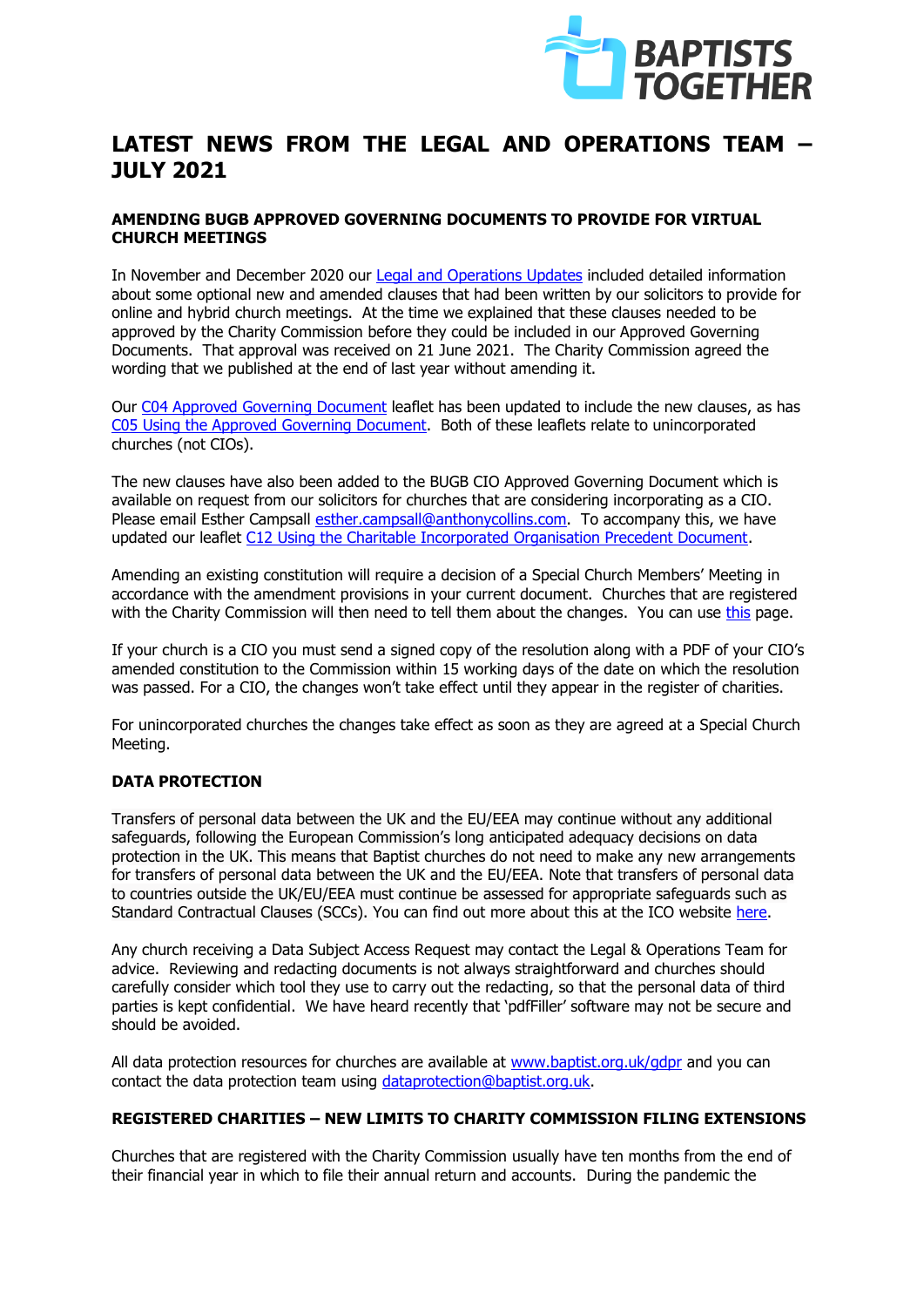

Commission has offered extensions to these filing deadlines when these are needed for Covid related reasons. They now say:

Wherever possible, we would ask you to file your annual return, report and accounts on time. However, where the situation impacts on your ability to do this, we have given a filing extension to any otherwise compliant charity that has applied to us for one.

As restrictions are gradually eased, we have reviewed our approach to filing extensions and we will be contacting all charities with a filing extension that was in place by 30 June 2021. These charities will need to meet their filing commitments by 30 September 2021.

From 1 July 2021 to 30 September 2021, if you have an imminent filing date and you are unable to meet your filing obligation for a COVID-19 related reason, you can still apply for a new filing extension. We will allow a fixed 3-month extension from the date of your application.

Please include your charity name and charity registration number when you email us: [filingextension@charitycommission.gov.uk](mailto:filingextension@charitycommission.gov.uk)

## **PROTECT DUTY CONSULTATION**

The Baptist Union of Great Britain and the Baptist Union Corporation have sent a corporate response to the Government's Protect Duty Consultation. Our response focused on the following issues, which we hope local churches would echo:

#### **Scope of the Protect Duty**

We understand that as places of worship are publicly accessible venues the owners and occupiers of places of worship are to have a responsibility to take appropriate measures to counter the risk of terrorist attack. We are already well used to mitigation measures against risks of fire, for example, or establishing safer procedures for working with children and adults at risk.

Whilst we agree that some measures would be appropriate for all churches to undertake so that they understand the risk and their responsibilities towards those using their premises, either for worship or other community activities, we are concerned that an overwhelming burden is not imposed on those with limited ability to be able to implement changes.

Requiring churches to carry out a risk assessment for their individual situation and to take proportionate and appropriate precautions (which themselves would not be overly defined or prescriptive) would seem appropriate; as would some level of engagement with the Action Counters Terrorism (ACT) e-Learning course.

#### **Criteria for Application**

The Consultation paper suggests various criteria which could be used to decide what mitigations against terrorist attack should be taken by a venue. Each method suggested has drawbacks in the case of places of worship, but we are particularly concerned at the suggestion that **capacity** could be used as a criteria. Many churches have a building with a capacity far greater than their current membership, and capacity is not a good indicator of a church's available resources.

#### **Compliance**

Security measures at places of worship must be consistent with the fact that Baptist churches want to be welcoming to all members of the community. Heavy handed inspection or the threat of fines for non-compliance are likely to discourage churches from undertaking socially useful activities, or may even cause some churches to close, leading to a loss of community facilities and engagement.